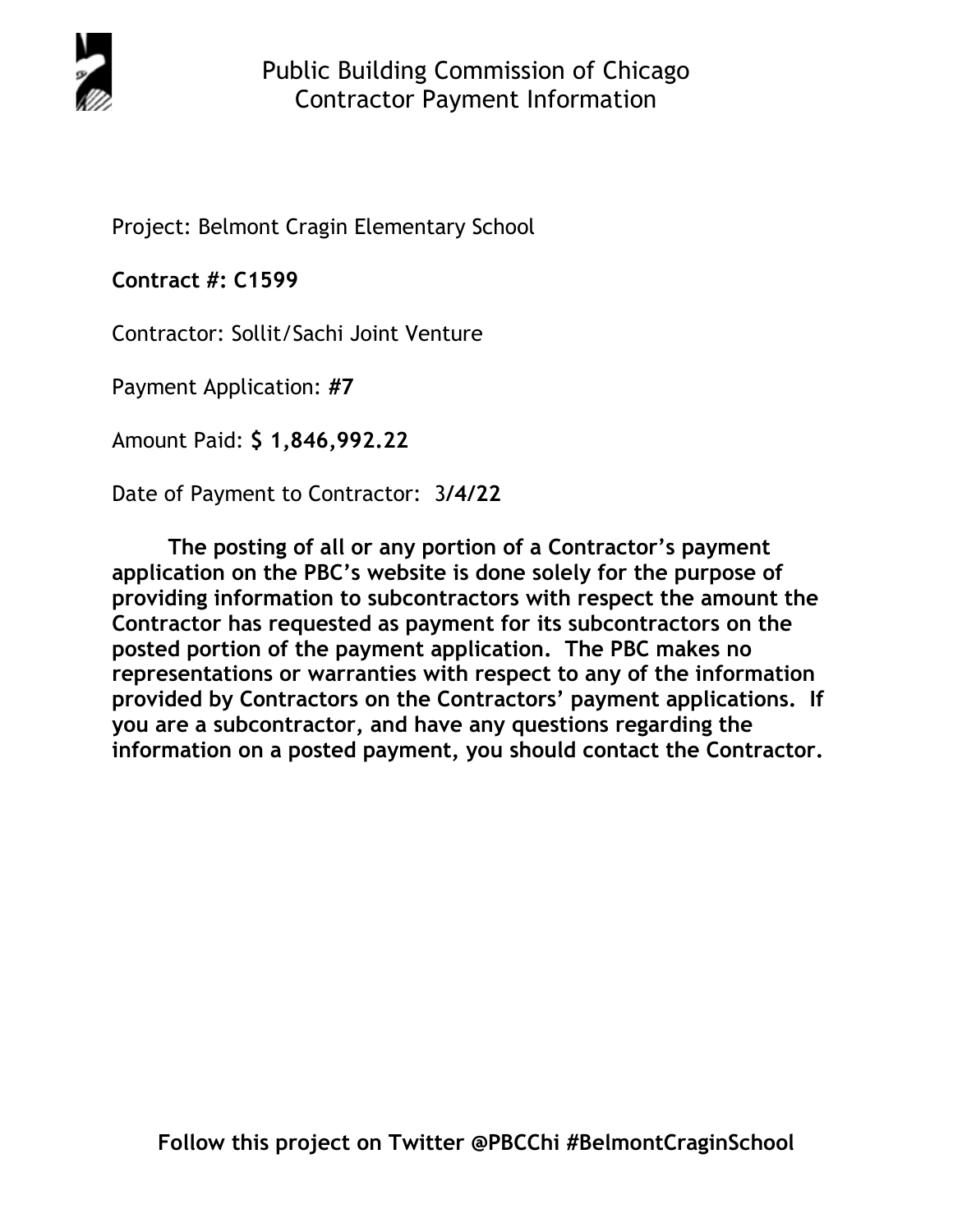# PUBLIC BUILDING COMMISSION OF CHICAGO

## **EXHIBIT S** CERTIFICATE OF ARCHITECT - ENGINEER

| Date:    | December 31, 2021                       |
|----------|-----------------------------------------|
| Project: | <b>Belmont Cragin Elementary School</b> |

### To: Public Building Commission of Chicago

In accordance with Resolution No. , adopted by the Public Building Commission of Chicago on , relating to the \$

Revenue Bonds issued by the Public Building Commission of Chicago for the financing of this project (and all terms used herein shall have the same meaning as in said Resolution), I hereby certify to the Commission and to its Trustee, that:

- 1. Obligations in the amounts stated herein have been incurred by the Commission and that each item thereof is a proper charge against the Construction Account and has not been paid; and
- 2. No amount hereby approved for payment upon any contract will, when added to all amounts previously paid upon such contract, exceed 90% of current estimates approved by the Architect - Engineer until the aggregate amount of payments withheld equals 5% of the Contract Price (said retained funds being payable as set forth in said Resolution).

## THE CONTRACTOR

### SOLLITT/SACHI JOINT VENTURE

| <b>FOR</b>                                                                                                                                                      | <b>Belmont Cragin Elementary School</b> |       |              |                |
|-----------------------------------------------------------------------------------------------------------------------------------------------------------------|-----------------------------------------|-------|--------------|----------------|
| is now entitled to the sum of                                                                                                                                   | \$1,846,992.22                          |       |              |                |
| ORIGINAL CONTRACT PRICE                                                                                                                                         | \$33,373,000.00                         |       |              |                |
| <b>ADDITIONS</b>                                                                                                                                                | 0.00                                    |       |              |                |
| <b>DEDUCTIONS</b>                                                                                                                                               | 0.00                                    |       |              |                |
| NET ADDITION OR DEDUCTION                                                                                                                                       | 0.00                                    |       |              |                |
| ADJUSTED CONTRACT PRICE                                                                                                                                         | \$33,373,000.00                         |       |              |                |
| <b>TOTAL AMOUNT EARNED</b>                                                                                                                                      |                                         |       |              | \$6,507,873.14 |
| <b>TOTAL RETENTION</b>                                                                                                                                          |                                         |       |              | \$564,217.65   |
| a) Reserve Withheld @ 10% of Total Amount Earned,<br>but not to exceed 5% of Contract Price<br>b) Liens and Other Withholding<br>c) Liquidated Damages Withheld |                                         |       | \$564,217.65 |                |
| TOTAL PAID TO DATE (Include this Payment)                                                                                                                       |                                         |       |              | \$5,943,655.49 |
| LESS: AMOUNT PREVIOUSLY PAID                                                                                                                                    |                                         |       |              | \$4,096,663.27 |
| AMOUNT DUE THIS PAYMENT                                                                                                                                         |                                         |       |              | \$1,846,992.22 |
|                                                                                                                                                                 |                                         | Date: | 02/15/2022   |                |
| Architect - Engineer                                                                                                                                            |                                         |       |              |                |

PA GSCC KW PA07R 20211231 020713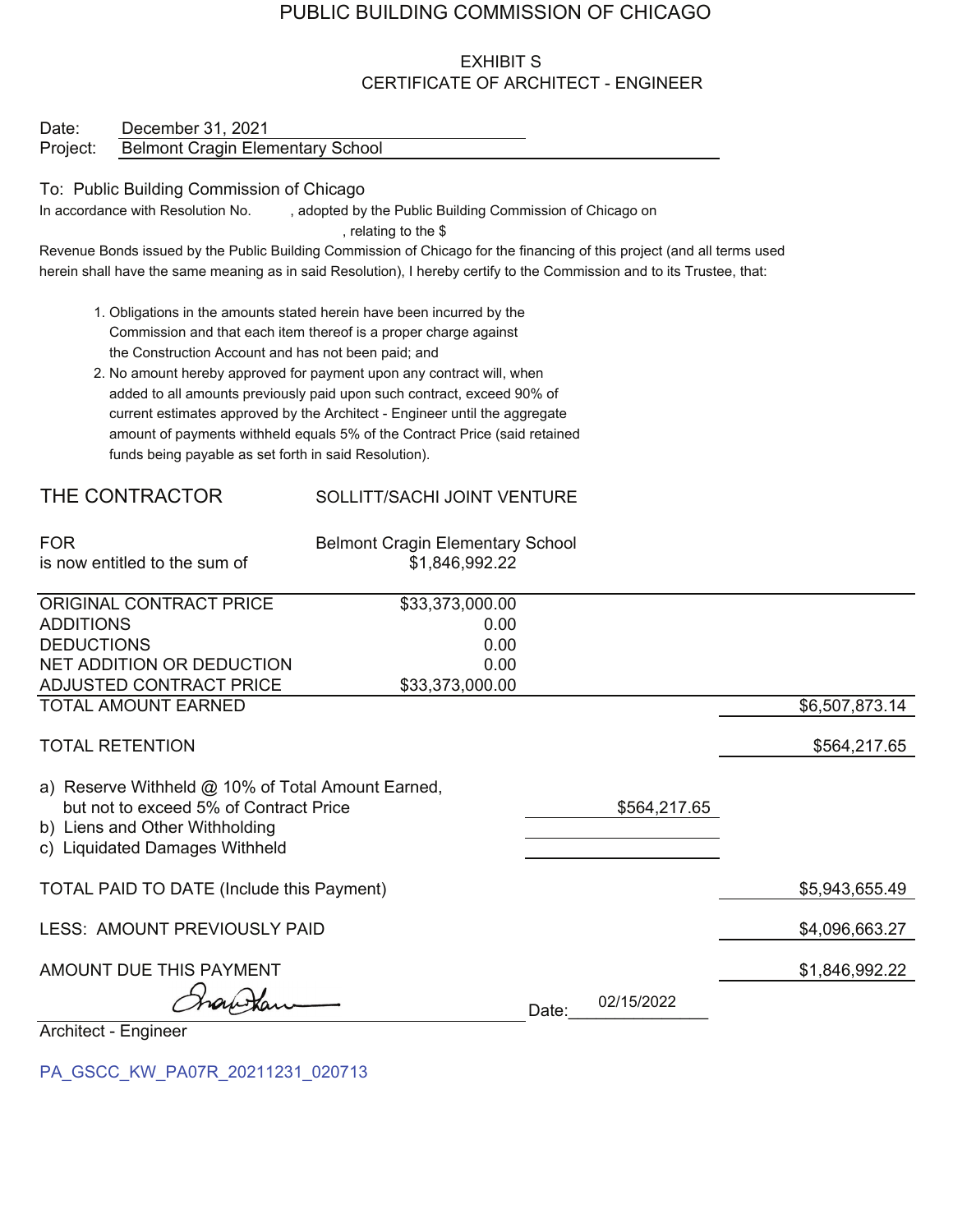## Ok to process

|                                                                                                                                                                         |                                  |                                                        | PUBLIC BUILDING COMMISSION OF CHICAGO |                                                                                                                                                                                                                                                            |                                  |                                                     |  |  |
|-------------------------------------------------------------------------------------------------------------------------------------------------------------------------|----------------------------------|--------------------------------------------------------|---------------------------------------|------------------------------------------------------------------------------------------------------------------------------------------------------------------------------------------------------------------------------------------------------------|----------------------------------|-----------------------------------------------------|--|--|
| <b>EXHIBIT A</b>                                                                                                                                                        |                                  |                                                        |                                       |                                                                                                                                                                                                                                                            |                                  | Paulo C. Hernandez, PBC PM 2/16/22                  |  |  |
| <b>APPLICATION AND CERTIFICATION FOR PAYMENT</b><br>TO OWNER:<br>Public Building Commission of Chicago                                                                  | <b>PROJECT:</b>                  | 05405                                                  | <b>APPLICATION NO:</b>                | 7                                                                                                                                                                                                                                                          | Distribution to:<br><b>OWNER</b> |                                                     |  |  |
| <b>Ricard J. Daley Center</b>                                                                                                                                           | Beimont Cragin Elementary School |                                                        |                                       |                                                                                                                                                                                                                                                            |                                  |                                                     |  |  |
| 50 West Washington, Room 200<br>Chicago, IL 60602                                                                                                                       |                                  | <b>Contract No.:</b>                                   | C1599                                 | PERIOD TO:                                                                                                                                                                                                                                                 | 12/31/21                         |                                                     |  |  |
|                                                                                                                                                                         |                                  | GSCC Project No 21025                                  |                                       | <b>PROJECT NOS:</b>                                                                                                                                                                                                                                        | 05405                            | <b>ARCHITECT</b><br>CONTRACTOR                      |  |  |
| FROM CONTRACTOR:<br>SOLLITT/SACHI JOINT VENTURE<br>185 Hansen Court, Suite 100<br>Wood Dale, IL 60191                                                                   |                                  | <b>VIA ARCHITECT:</b><br><b>SMNG A Ltd.</b>            |                                       | CONTRACT DATE:                                                                                                                                                                                                                                             | 05/18/21                         |                                                     |  |  |
| <b>CONTRACT FOR: GENERAL CONSTRUCTION</b>                                                                                                                               |                                  |                                                        |                                       |                                                                                                                                                                                                                                                            |                                  |                                                     |  |  |
| <b>CONTRACTOR'S APPLICATION FOR PAYMENT</b>                                                                                                                             |                                  |                                                        |                                       | The undersigned Contractor certifies that to the best of the Contractor's knowledge,<br>information and belief the Work cover by this Application For Payment has been                                                                                     |                                  |                                                     |  |  |
| Application is made for payment, as shown below, in connection with the Contract.<br>Continuation Sheet, AIA Document G703, is attached.                                |                                  |                                                        | due.                                  | completed in accordance with the Contract Documents, that all amounts have been<br>paid by the Contractor for Work for previous Certificates for Payment were Issued and<br>payments received from the owner, and that current payment shown herein is now |                                  |                                                     |  |  |
| 1. ORIGINAL CONTRACT SUM<br>2. Net change by Change Orders<br>3. CONTRACT SUM TO DATE (Line 1 ±:<br>4. TOTAL COMPLETED & STORED TO<br>(Column G on G703)<br><b>DATE</b> |                                  | 33,373,000.00<br>0.00<br>33,373,000.00<br>6,507,873.14 | CONTRACTOR:<br>By:                    | Daryl Poortinga, Representative                                                                                                                                                                                                                            | Date:                            | Dacember 31, 2021                                   |  |  |
| 5. RETAINAGE:                                                                                                                                                           |                                  |                                                        | County of: DuPage                     | State of:                                                                                                                                                                                                                                                  | lilinois                         |                                                     |  |  |
| a. 9% % of Completed Work                                                                                                                                               | 564,217.65                       |                                                        |                                       | Subscribed and swom to before me this<br>day of December<br>2021<br>31st                                                                                                                                                                                   |                                  |                                                     |  |  |
| (Column $D + E$ on G703)                                                                                                                                                |                                  |                                                        | Notary Public:                        |                                                                                                                                                                                                                                                            |                                  |                                                     |  |  |
| 10 % of Stored Material                                                                                                                                                 | \$                               |                                                        | My Commission expires:                | 06/21/25                                                                                                                                                                                                                                                   |                                  |                                                     |  |  |
| (Column F on G703)                                                                                                                                                      |                                  |                                                        |                                       |                                                                                                                                                                                                                                                            |                                  | <b>KAREN WISKERCHEN</b>                             |  |  |
| Total Retainage (Lines 5a + 5b or<br>Total in Column I of G703)                                                                                                         |                                  | 564,217.65                                             |                                       | <b>ARCHITECT'S CERTIFICATE FOR PAY</b>                                                                                                                                                                                                                     |                                  | OFFICIAL SEAL                                       |  |  |
| 6. TOTAL EARNED LESS RETAINAGE                                                                                                                                          |                                  | 5,943,655.49                                           |                                       | In accordance with the Contract Documents, based on on-site of                                                                                                                                                                                             |                                  | Wedany Public - State Of Illinois                   |  |  |
| (Line 4 Less Line 5 Total)<br>7. LESS PREVIOUS CERTIFICATES FOR                                                                                                         |                                  |                                                        |                                       | comprising the application, the Architect certifias to the Owner that<br>Architect's knowledge, information and belief the Work has program                                                                                                                |                                  | In My Commission Expires<br>June 21, 2025<br>cated. |  |  |
| PAYMENT (Line 6 from prior Certificate                                                                                                                                  |                                  | 4,096,663.27                                           |                                       | the quality of the Work is in accordance with the Contract Docup                                                                                                                                                                                           |                                  |                                                     |  |  |
| <b>8. CURRENT PAYMENT DUE</b>                                                                                                                                           |                                  | 1,846,992.22                                           |                                       | is entitled to payment of the AMOUNT CERTIFIED.                                                                                                                                                                                                            |                                  |                                                     |  |  |
| 9. BALANCE TO FINISH, INCLUDING RETAINAGE<br>(Line 3 less Line 6)                                                                                                       |                                  | 27.429.344.51                                          |                                       | AMOUNT CERTIFIED  \$                                                                                                                                                                                                                                       |                                  | 1,846,992.22                                        |  |  |
| CHANGE ORDER SUMMARY                                                                                                                                                    | <b>ADDITIONS</b>                 | <b>DEDUCTIONS</b>                                      |                                       | (Attach explanation if amount certified differs from the amount applied. Initial all figures on this                                                                                                                                                       |                                  |                                                     |  |  |
| Total changes approved                                                                                                                                                  | \$0,00                           | \$0.00                                                 |                                       | Application and onthe Continuation Sheet that are changed to conform with the amount certified.)                                                                                                                                                           |                                  |                                                     |  |  |
| in previous months by Owner                                                                                                                                             | \$0.00                           | \$0.00                                                 | <b>ARCHITECT:</b>                     |                                                                                                                                                                                                                                                            |                                  |                                                     |  |  |
| Total approved this Month                                                                                                                                               | \$0.00                           |                                                        |                                       | han Kan                                                                                                                                                                                                                                                    |                                  | 02/15/2022                                          |  |  |
| <b>TOTALS</b>                                                                                                                                                           | S0.00                            | \$0.00                                                 | By:                                   |                                                                                                                                                                                                                                                            | Date:                            |                                                     |  |  |
| NET CHANGES by Change Order                                                                                                                                             | \$0.00                           |                                                        |                                       | This Certificate is not negotiable. The AMOUNT CERTIFIED is payable only to the Contractor named<br>herein. Issuance, payment and acceptance of payment are without prejudice to any rights of the Owner                                                   |                                  |                                                     |  |  |
|                                                                                                                                                                         |                                  |                                                        | or Contractor under this Contract.    | THE AUSSINAN INCORPORATION TO A THE MEM YORK AND IN MARINATION OF SAMA 5001                                                                                                                                                                                |                                  |                                                     |  |  |

 $\bar{\pi}$ 

AIA DOCUMENT G702 - APPLICATION AND CERTIFICATION FOR PAYMENT - 1932 EDITION - AIA - 01932

THE AMERICAN INSTITUTE OF ARCHITECTS, 1735 NEW YORK AVE., N.W., WASHINGTON, BC-20006-6292-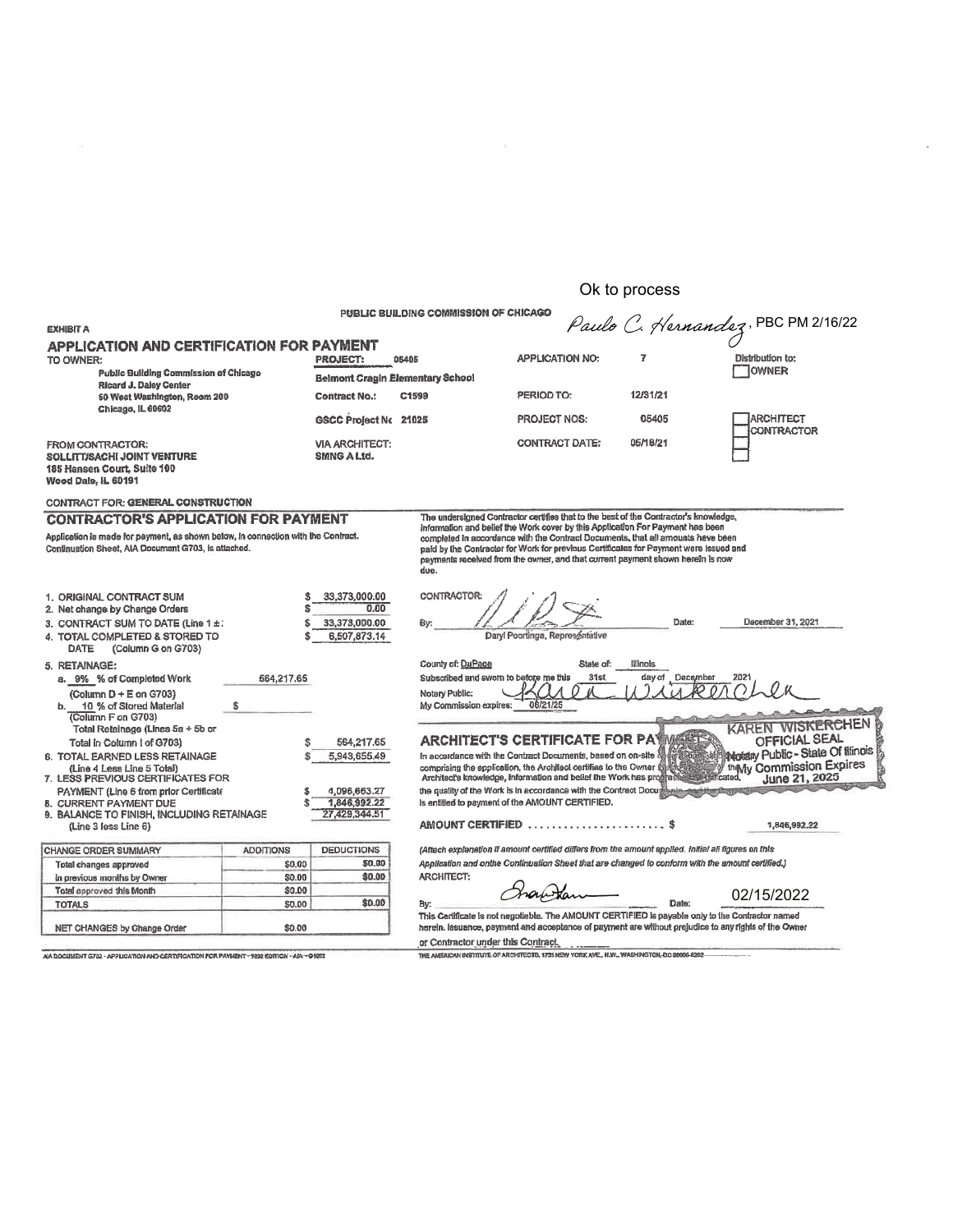PUBLIC BUILDING COMMISSION OF CHICAGO

**EXHIBIT A** 

|                         |                                                                                                                                                                                                                                                                                                                                                                                                                                                                                                                                                                                                                                                                                                                                                                                                                                                                                                                                                                 |                                                          |                             |                      |                                | CONTRACTOR'S SWORN STATEMENT AND AFFIDAVIT FOR PARTIAL PAYMENT (page 1 of 4) |               |                           |                                   |                                               |           |                         |                |                   |
|-------------------------|-----------------------------------------------------------------------------------------------------------------------------------------------------------------------------------------------------------------------------------------------------------------------------------------------------------------------------------------------------------------------------------------------------------------------------------------------------------------------------------------------------------------------------------------------------------------------------------------------------------------------------------------------------------------------------------------------------------------------------------------------------------------------------------------------------------------------------------------------------------------------------------------------------------------------------------------------------------------|----------------------------------------------------------|-----------------------------|----------------------|--------------------------------|------------------------------------------------------------------------------|---------------|---------------------------|-----------------------------------|-----------------------------------------------|-----------|-------------------------|----------------|-------------------|
| PBC Project # 05405     | Project Name Belmont Cragin Elementary School                                                                                                                                                                                                                                                                                                                                                                                                                                                                                                                                                                                                                                                                                                                                                                                                                                                                                                                   |                                                          |                             |                      |                                |                                                                              |               |                           |                                   | <b>CONTRACTOR SOLLITT/SACHI JOINT VENTURE</b> |           |                         |                |                   |
|                         | Job Location 6112 W. Fullerton Avenue, Chicago, IL                                                                                                                                                                                                                                                                                                                                                                                                                                                                                                                                                                                                                                                                                                                                                                                                                                                                                                              |                                                          |                             |                      |                                |                                                                              |               |                           |                                   |                                               |           |                         |                |                   |
| Owner                   | <b>Public Building Commission Of Chicago</b>                                                                                                                                                                                                                                                                                                                                                                                                                                                                                                                                                                                                                                                                                                                                                                                                                                                                                                                    |                                                          |                             |                      |                                |                                                                              |               | APPLICATION FOR PAYMENT # | 7R                                |                                               |           |                         |                |                   |
|                         | STATE OF ILLINOIS }<br><b>SS</b><br>COUNTY OF COOK }<br>The affiant, being first duly sworn on cath, deposes and says that he/she is Representive, of Sollitt/Sachi Joint Venture, an Illinois corporation, and duly authorized to make this Affidavit in behalf of said corporation,<br>individually; that he/she is well acquainted with the facts herein set forth and that said corporation is the Contractor with the PUBLIC BUILDING COMMISSION OF CHICAGO, Owner, under Contract No. C1599 dated the 18th day<br>of May 2021, for the following project:                                                                                                                                                                                                                                                                                                                                                                                                 |                                                          |                             |                      |                                |                                                                              |               |                           |                                   |                                               |           |                         |                |                   |
|                         |                                                                                                                                                                                                                                                                                                                                                                                                                                                                                                                                                                                                                                                                                                                                                                                                                                                                                                                                                                 |                                                          |                             |                      |                                | <b>Belmont Cragin Elementary School</b>                                      |               |                           |                                   |                                               |           |                         |                |                   |
|                         | that the following statements are made for the purpose of procuring a partial payment of:<br>ONE MILLION EIGHT HUNDRED FORTY SIX THOUSAND NINE HUNDRED NINETY TWO AND 22/100                                                                                                                                                                                                                                                                                                                                                                                                                                                                                                                                                                                                                                                                                                                                                                                    |                                                          |                             |                      |                                | \$1,846,992.22                                                               |               |                           | under the terms of said Contract; |                                               |           |                         |                |                   |
|                         | That the work for which payment is requested has been completed, free and clear of any and all claims, liens, charges, and expenses of any kind or nature whatsoever, and in full compliance with the contract<br>documents and the requirements of said Owner under them. That for the purposes of said contract, the following persons have been contracted with, and have furnished or prepared materials, equipment,<br>supplies, and services for, and having done labor on said improvement. That the respective amounts set forth opposite their names is the full amount of money die and to become due to each of them<br>respectively. That this statement is a full, true, and complete statement of all such persons and of the full amount now due and the amount heretofore paid to each of them for such labor, materials, equipment,<br>supplies, and services, furnished or prepared by each of them to or on account of said work, as stated: |                                                          |                             |                      |                                |                                                                              |               |                           |                                   |                                               |           |                         |                |                   |
|                         |                                                                                                                                                                                                                                                                                                                                                                                                                                                                                                                                                                                                                                                                                                                                                                                                                                                                                                                                                                 |                                                          |                             |                      |                                |                                                                              |               |                           | --------WorkCompleted--------     |                                               |           |                         |                |                   |
| ITEM # (same<br>on SOV) | Subcontractor Name & Address                                                                                                                                                                                                                                                                                                                                                                                                                                                                                                                                                                                                                                                                                                                                                                                                                                                                                                                                    | Type of Work                                             | Original contract<br>amount | PBC Change<br>Orders | Geni Contr<br>Change<br>Orders | <b>Adjusted Contract</b><br>Amt                                              | %<br>Complete | Previous                  | Current                           | Total to date                                 | retainage | net previous<br>billing | net amount due | remaining to bill |
|                         | <b>GEORGE SOLUTT CONSTRUCTION</b>                                                                                                                                                                                                                                                                                                                                                                                                                                                                                                                                                                                                                                                                                                                                                                                                                                                                                                                               |                                                          |                             |                      |                                |                                                                              |               |                           |                                   |                                               |           |                         |                |                   |
| $\mathbf{1}$            | George Sollitt Construction<br>790 N. Central Ave.<br>Wood Dale, iL 60191                                                                                                                                                                                                                                                                                                                                                                                                                                                                                                                                                                                                                                                                                                                                                                                                                                                                                       | DIV <sub>1</sub><br><b>General Conditions</b><br>and OHP | 1,206,851.00                | 0.00                 | (5.000.00)                     | 1,201,851.00                                                                 | 20%           | 160 807.66                | 73 553.29                         | 234.360.95                                    | 0.00      | 160.807.66              | 73,553.29      | 967,490.06        |
| $\overline{4}$          | George Sollitt Construction<br>790 N. Central Ave.<br>Wood Dale, IL 60191                                                                                                                                                                                                                                                                                                                                                                                                                                                                                                                                                                                                                                                                                                                                                                                                                                                                                       | DIV <sub>1</sub><br>Insurance                            | 318,298.00                  | 0.00                 | 0.00                           | 318,298.00                                                                   | 100%          | 318,298.00                | 0.00                              | 318,298.00                                    | 0.00      | 318,298.00              | 0.00           | 0.00              |
| 5                       | George Sollitt Construction<br>790 N. Central Ave.<br>Wood Dale. IL 60191                                                                                                                                                                                                                                                                                                                                                                                                                                                                                                                                                                                                                                                                                                                                                                                                                                                                                       | DIV <sub>1</sub><br>Performance Bond                     | 154,851.00                  | 0,00                 | 0.00                           | 154.851.00                                                                   | 100%          | 154.851.00                | 0.00                              | 154 851.00                                    | 0.00.     | 154.851.00              | 0.00           | 0.00              |
| $\overline{2}$          | George Sollitt Construction<br>790 N. Central Ave.<br>Wood Dale, IL 60191                                                                                                                                                                                                                                                                                                                                                                                                                                                                                                                                                                                                                                                                                                                                                                                                                                                                                       | DIV <sub>1</sub><br><b>General Construction</b>          | 1,402.387.00                | 0.00                 | 0,00                           | 1.402.387.00                                                                 | 20%           | 187,639,38                | 85.826.09                         | 273,465,47                                    | 27.346.55 | 168.875,44              | 77.243,48      | 1.156.268.08      |
| 3                       | George Sollitt Construction<br>790 N. Central Ave.<br>Wood Dale, IL 60193                                                                                                                                                                                                                                                                                                                                                                                                                                                                                                                                                                                                                                                                                                                                                                                                                                                                                       | DIV <sub>1</sub><br>Mobilization                         | 275,000.00                  | 0.00                 | 0.00                           | 275.000.00                                                                   | 75%           | 206,250.00                | 0,00                              | 206,250,00                                    | 20.625.00 | 185,625.00              | 0.00           | 89,375.00         |
| 6                       | George Sollitt Construction<br>790 N. Central Ave.<br>Wood Dale, IL 60191                                                                                                                                                                                                                                                                                                                                                                                                                                                                                                                                                                                                                                                                                                                                                                                                                                                                                       | DIV <sub>2</sub><br>Misc, Demo                           | 127,710.00                  | 0.00                 | 0.00                           | 127,710.00                                                                   | 100%          | 127.710.00                | 0.00                              | 127.710.00                                    | 12,771.00 | 114,939,00              | 0.00           | 12.771.00         |
| $\overline{7}$          | George Sollitt Construction<br>790.N. Central Ave.<br>Wood Dale IL 60191                                                                                                                                                                                                                                                                                                                                                                                                                                                                                                                                                                                                                                                                                                                                                                                                                                                                                        | DIV 2<br>Site Work                                       | 200.000.00                  | 0.00                 | 0.00                           | 200.000.00                                                                   | 20%           | 0.00                      | 39,000,00                         | 39,000.00                                     | 3.900.00  | 0.00                    | 35.100.00      | 164,900.00        |
|                         | <b>SUB TOTAL OF PAGE 1</b>                                                                                                                                                                                                                                                                                                                                                                                                                                                                                                                                                                                                                                                                                                                                                                                                                                                                                                                                      |                                                          | 3.685.097.00                | 0.00                 | (5,000.00)                     | 3,680,097.00                                                                 | 37%           | 1,155,556,04              | 198,379,37                        | 1,353,935.41                                  | 64,642.66 | 1,103,396.10            | 185,896.76     | 2,380,804.14      |